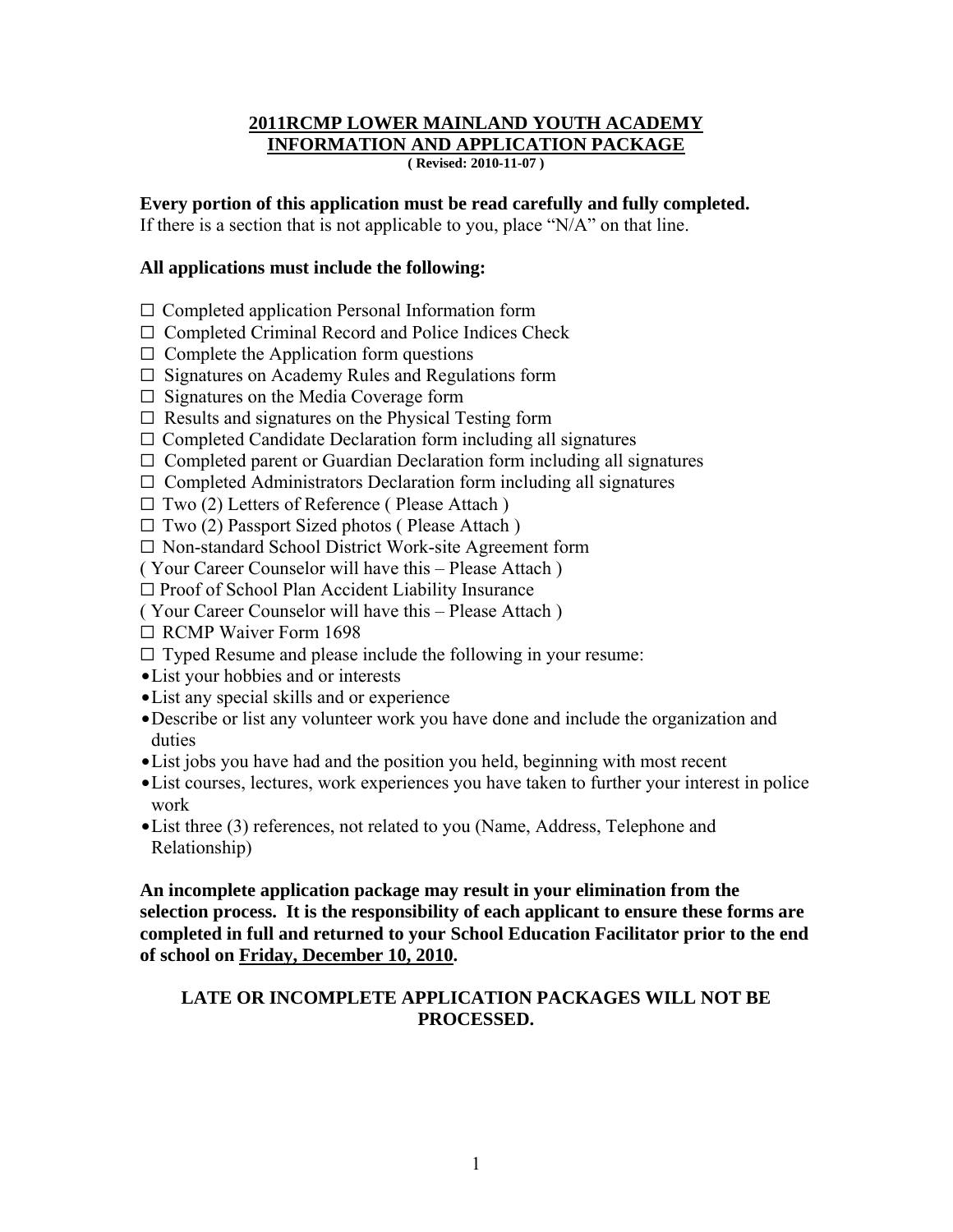# **RCMP LOWER MAINLAND YOUTH ACADEMY APPLICATION**

Dear Academy Applicant,

This program is designed for the participation of fifty high school students aged 16 to 18 ( As of December 31, 2010 ) who are interested in police work as a possible future career. The five municipalities of Burnaby, Coquitlam, North Vancouver, Richmond and Surrey have signed a partnership agreement with the RCMP to provide this unique opportunity.

This years RCMP Youth Academy will be held from **Thursday April 21, 2011, to Friday, April 29, 2011.**

This program is designed to place the students in a simulated RCMP training environment as well as role-playing the realities of policing. The students that successfully complete each phase of the selection process will attend the Academy and experience a variety of activities that an RCMP Cadet would experience but in a condensed format. Students will receive instruction and lectures on law, social and communication skills, physical training, as well as some police tactics, and self-defence and variety of other topics. They will be involved in a great deal of role-playing scenarios where they will take turns taking on the role of a police officer or will be observing the role play in order to share their observations at the end. They will be required to work in a team and partake in all the planned activities. A study manual will be handed out prior to the Academy. Pre-reading is required prior to attending and the students will be tested on the material on the first day of the Academy.

The overall cost for the candidate to participate is \$700. A uniform, meals, lodging and stationary items will be supplied. A list of Academy rules will be given to each successful candidate; participants not complying with these rules or arriving with physical or other limitations that preclude their full participation will be sent home without a refund. If a candidate cancels before the academy begins, monies may not be refunded.

This Academy is an excellent learning experience, but will be extremely challenging both mentally and physically. If you have any questions, please contact either your Career Education Facilitator or your RCMP School or Youth Liaison Officer.

Thank you for participating.

Sincerely,

Your School and RCMP Staff ( Burnaby, Coquitlam, North Vancouver, Richmond and Surrey )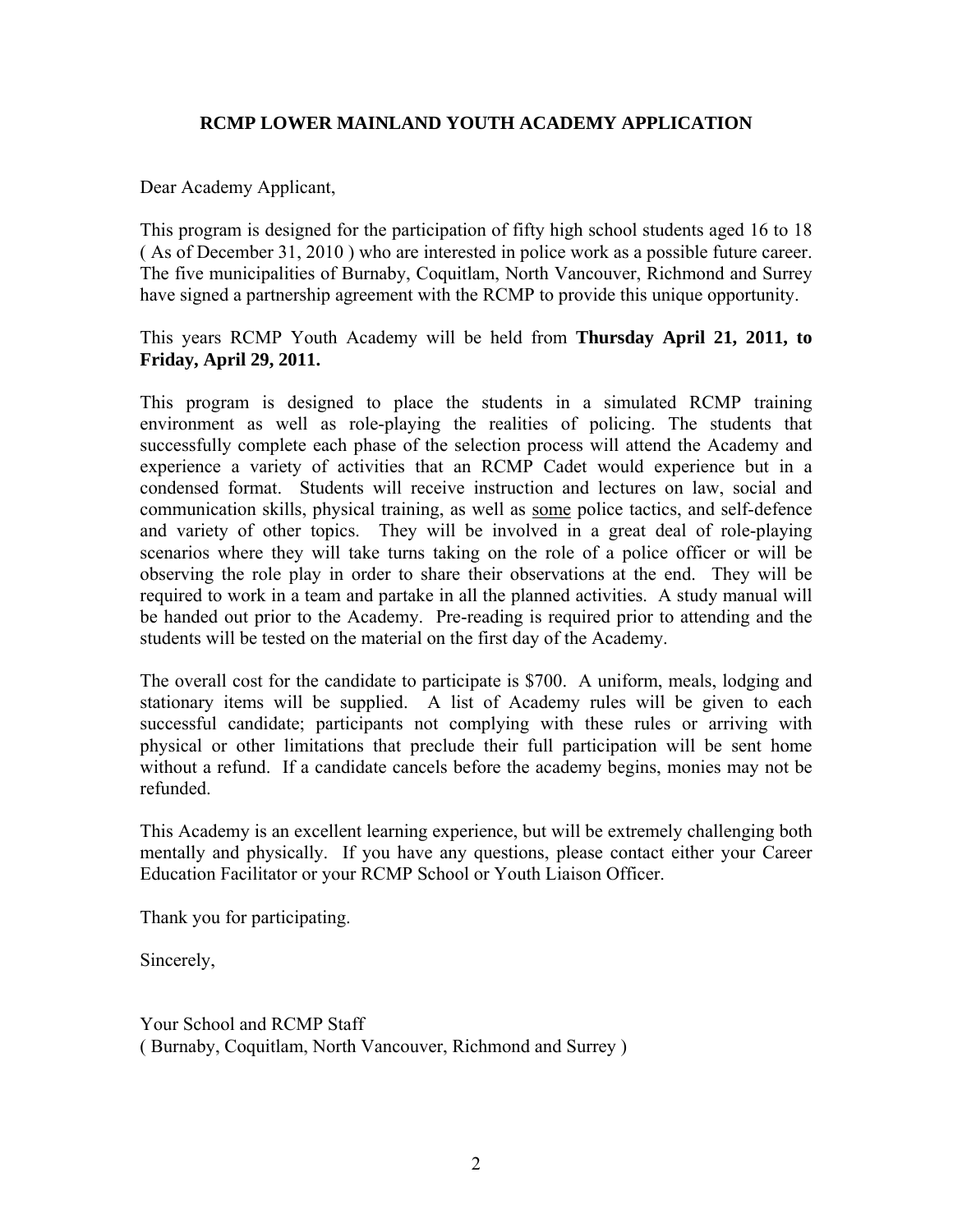### **RCMP YOUTH ACADEMY REQUIREMENTS AND INFORMATION**

Applications are open to secondary students attending secondary school in the Municipalities of Burnaby, Coquitlam, North Vancouver, Richmond and Surrey. The applicants must meet the following criteria to be considered:

- $\bullet$  16 years of age (As of December 31, 2010)
- Have genuine interest in police work as a career
- Be in good standing in all classes
- Have a good attendance record
- \$ Display a willingness to work, communicate, work cooperatively with others, and take direction
- Complete application package
- Be recommended by school staff
- \$ Physically fit, healthy and successful completion of the physical fitness test as per attached application
- Be a non-smoker for the length of the Academy
- Forgo the use of personal electronic, media storage and communication devices for the duration of the Academy
- Adhere to the RCMP standards of dress and grooming for uniformed police officers ( See the section on rules )
- \$ Complete the top portion of the form for a criminal record and police indices check. **Do not take this form to an RCMP Detachment**. RCMP members from your detachment involved in the Youth Academy will conduct a criminal record check for you.

#### **Medical Issues**

- \$ Police Officers must maintain a high level of fitness to perform their duties effectively and professionally. At the RCMP Youth Academy, you will be expected to be in good condition as well as injury and illness free. Any information regarding injuries or illness must be disclosed immediately to school staff or the school district staff. The report of injuries, illness or medical conditions does not necessarily exclude participation at the RCMP Youth Academy. However, if the injury, illness or medical condition surfaces during the activities at the RCMP Youth Academy, the student may be sent home. All information regarding injuries, illness and medical conditions will remain confidential.
- The physical components of the RCMP Youth Academy include a conditioning program, participation in team sport games, and simulations of police scenarios involving chasing, controlling and apprehending subjects.
- The students will be exposed to a rigorous simulated physical ability requirement evaluation, which is similar to that currently required for RCMP applicants. Completion of this test requires participants to perform at near maximum heart rates, challenge upper body strength, muscular endurance and coordination skills.
- It is the recommendation of the RCMP Youth Academy to undergo a medical examination by a physician if the applicant or the parents or guardians have concerns.
- \$Furthermore the candidates must have proof of personal school plan insurance, the application can be from your career counselor.

#### **Selection Process**

- \$ Applications must be handed into your School Career Facilitator by **Friday, December 10, 2010**.
- \$ Upon successful completion of security screening, candidates will be contacted by the RCMP to participate in the oral interview process sometime around the second week of January.
- Final selections will be made by **Friday, January 28, 2011**. All interviewed students will be notified in writing of their standing shortly thereafter.
- \$ A **MANDATORY** information meeting for students and their parents will be held on **Thursday, March 3, 2011, at 7 p.m.** at the Schou Center located at 4041 Canada Way, Burnaby B.C. Any questions or concerns regarding the Academy will be addressed. Uniform measurements will be collected at that time. Pre-reading study material will also be issued. **All Alternate Candidates MUST attend this meeting.**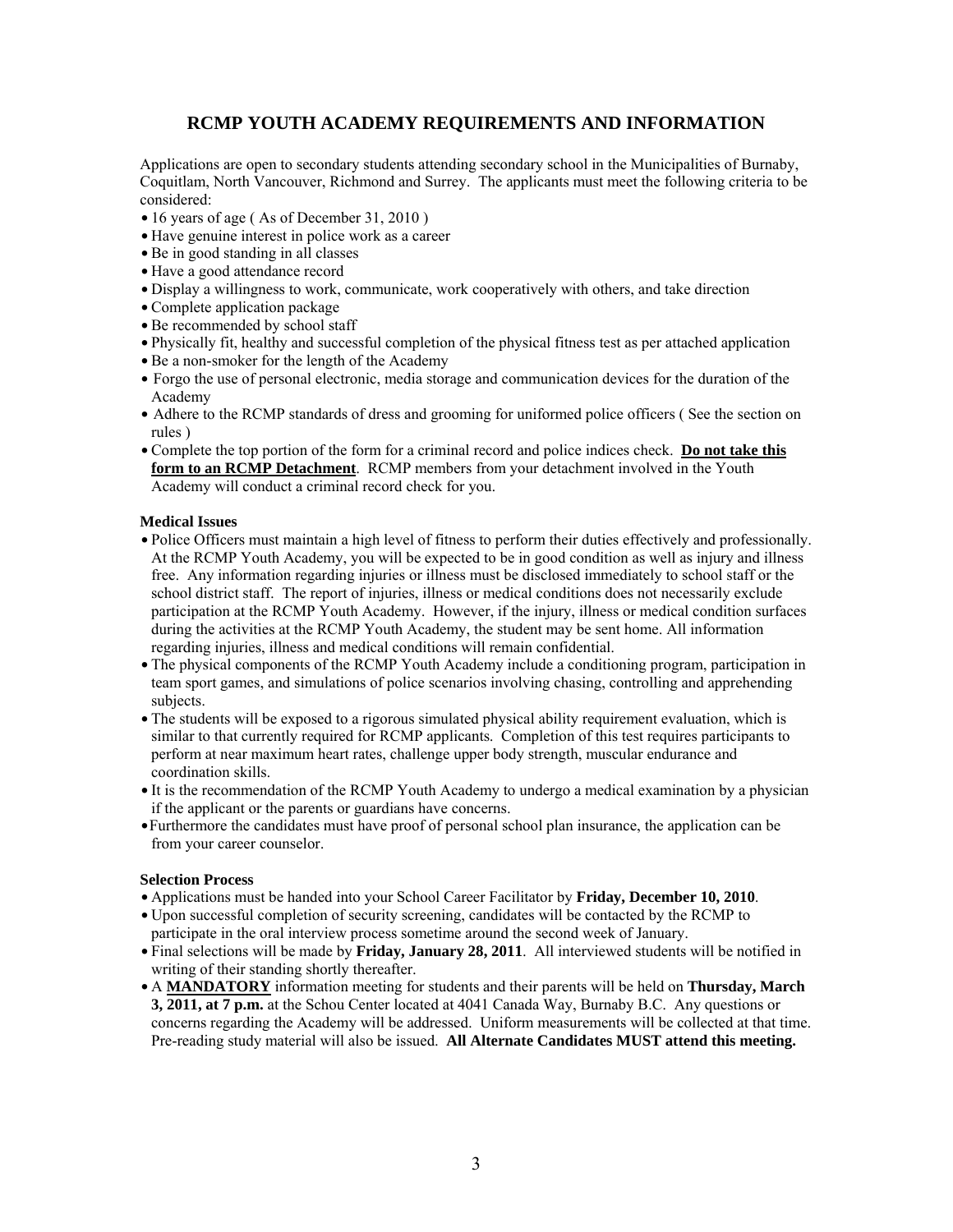### **RCMP YOUTH ACADEMY PERSONAL INFORMATION FORM (Please Print)**

## **SCHOOL INFORMATION:**

| School Name:    | School District: | Grade:     |
|-----------------|------------------|------------|
| School Contact: |                  | Telephone: |

# **PERSONAL INFORMATION:**

| Full Name:                                           |                                       |               |
|------------------------------------------------------|---------------------------------------|---------------|
| (Surname)                                            | (Given 1)                             | (Given 2)     |
| Address:                                             |                                       |               |
| (Street Address)                                     | (City)                                | (Postal Code) |
| Citizenship Status:                                  | How Long Have You Lived In This City: |               |
| Have You Lived In Another City, Province Or Country: |                                       |               |
| If you have –where, and for how long:                |                                       |               |
| Telephone: Email address:                            |                                       |               |
| Date of Birth: (YY/MM/DD)                            | Place Of Birth:                       | Gender:       |
| Age: Hair Color: Eye Color: Height:                  |                                       | Weight:       |
| <b>BC Drivers License Number:</b>                    | Care Card Number:                     |               |

## PARENT/GUARDIAN EMERGENCY CONTACTS: (three are required)

| Name (Surname, Given1) | Relationship | Address | Telephone          |
|------------------------|--------------|---------|--------------------|
|                        |              |         | (Res):<br>$(Wk)$ : |
|                        |              |         | (Res):<br>$(Wk)$ : |
|                        |              |         | (Res):<br>$(Wk)$ : |

#### **MEDICAL INFORMATION:**

| Family Doctor:                                              | Address:                                                                              | Telephone: |
|-------------------------------------------------------------|---------------------------------------------------------------------------------------|------------|
| Food Allergies:                                             |                                                                                       |            |
| Drug Allergies:                                             |                                                                                       |            |
| List all medical conditions:                                |                                                                                       |            |
|                                                             | List any injuries or illnesses affecting physical activity:                           |            |
|                                                             | Have you been under the care of a Doctor for ANY reason within the preceding 2 years? |            |
| $\mathbf{r} \cdot \mathbf{r} = \mathbf{r} \cdot \mathbf{r}$ |                                                                                       |            |

If you have please explain:

Are you currently on any medication? If yes, outline type, dosage and reason:

Describe any medical or physical conditions that might affect your performance with an employer. ( Example: epilepsy, diabetes, etc. )

 $\mathcal{L}_\text{max} = \mathcal{L}_\text{max} = \mathcal{L}_\text{max} = \mathcal{L}_\text{max} = \mathcal{L}_\text{max} = \mathcal{L}_\text{max} = \mathcal{L}_\text{max} = \mathcal{L}_\text{max} = \mathcal{L}_\text{max} = \mathcal{L}_\text{max} = \mathcal{L}_\text{max} = \mathcal{L}_\text{max} = \mathcal{L}_\text{max} = \mathcal{L}_\text{max} = \mathcal{L}_\text{max} = \mathcal{L}_\text{max} = \mathcal{L}_\text{max} = \mathcal{L}_\text{max} = \mathcal{$ 

 $\mathcal{L}_\text{max}$  , and the contribution of the contribution of the contribution of the contribution of the contribution of the contribution of the contribution of the contribution of the contribution of the contribution of t What was the date of your most recent tetanus shot (immunization) :

**OFFICE USE ONLY:** Section Number: \_\_\_\_\_\_\_\_\_\_\_\_\_\_\_\_\_\_\_ Dorm: \_\_\_\_\_\_\_\_\_\_\_\_\_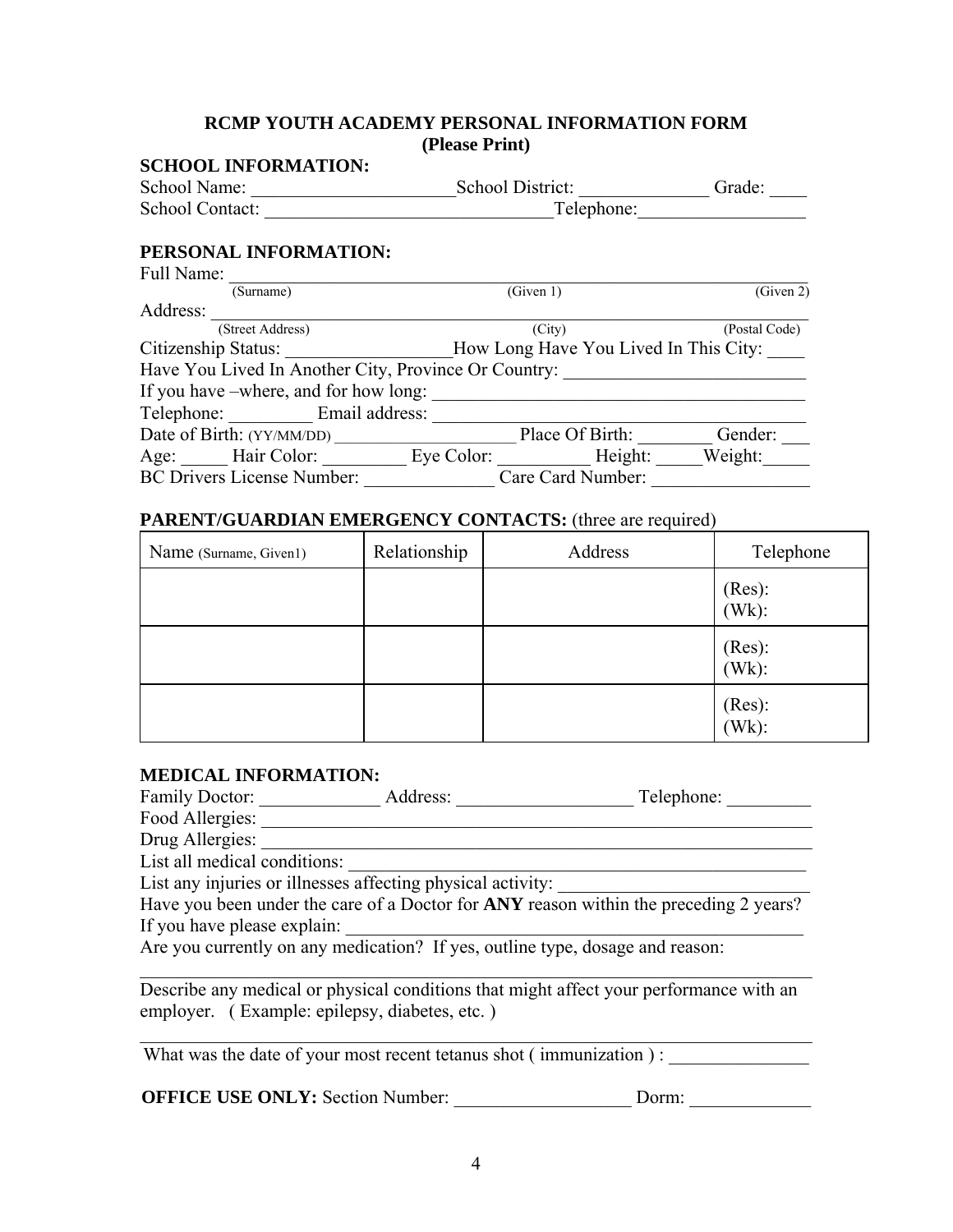# **RCMP CRIMINAL RECORD AND POLICE INDICES CHECK (Please Print)**

Your Name: ( Please Print ) \_\_\_\_\_\_\_\_\_\_\_\_\_\_\_\_\_\_\_\_\_\_\_\_\_\_\_\_\_\_\_\_\_\_\_\_\_\_\_\_\_\_\_\_\_

1. To your knowledge, have you or any of your family members ever been the subject of a police criminal investigation? If so, please explain.

2. I, \_\_\_\_\_\_\_\_\_\_\_\_\_\_\_\_\_\_\_\_\_\_\_\_\_\_\_\_\_\_\_\_\_\_\_\_\_\_\_\_\_, give permission to the Royal Canadian Mounted Police to obtain all information necessary to qualify me in this Work Experience Program. It is understood that the RCMP will have final authority in the approval or rejection of an application, and whose decision or the criteria, or method of arriving at such a decision, will not be questioned or objected to by me, and I will bear no grievance against the RCMP in this respect.

## **Note: Any false information given in this application will be grounds for denial, or if accepted, immediate dismissal.**

| <b>Applicant Signature:</b>   | Date: $(YY/MM/DD)$ |
|-------------------------------|--------------------|
| Parent Or Guardian Signature: | Date: $(YY/MM/DD)$ |

 $\mathcal{L}_\text{max}$  , and the contribution of the contribution of the contribution of the contribution of the contribution of the contribution of the contribution of the contribution of the contribution of the contribution of t

# **FOR POLICE USE ONLY:**

( These check boxes are for police only, please check applicable box )

 $\Box$  CPIC Persons Check:

 $\Box$  CPIC CNI And CR:

|  |  |  | $\Box$ PIRS PROS PRIME: |
|--|--|--|-------------------------|
|--|--|--|-------------------------|

 $\Box$  Driving Record:

Interview Notes:

Police Interview Recommendations:

| Police Interviewer Name: | Date: | Approved: Y/N |
|--------------------------|-------|---------------|
|--------------------------|-------|---------------|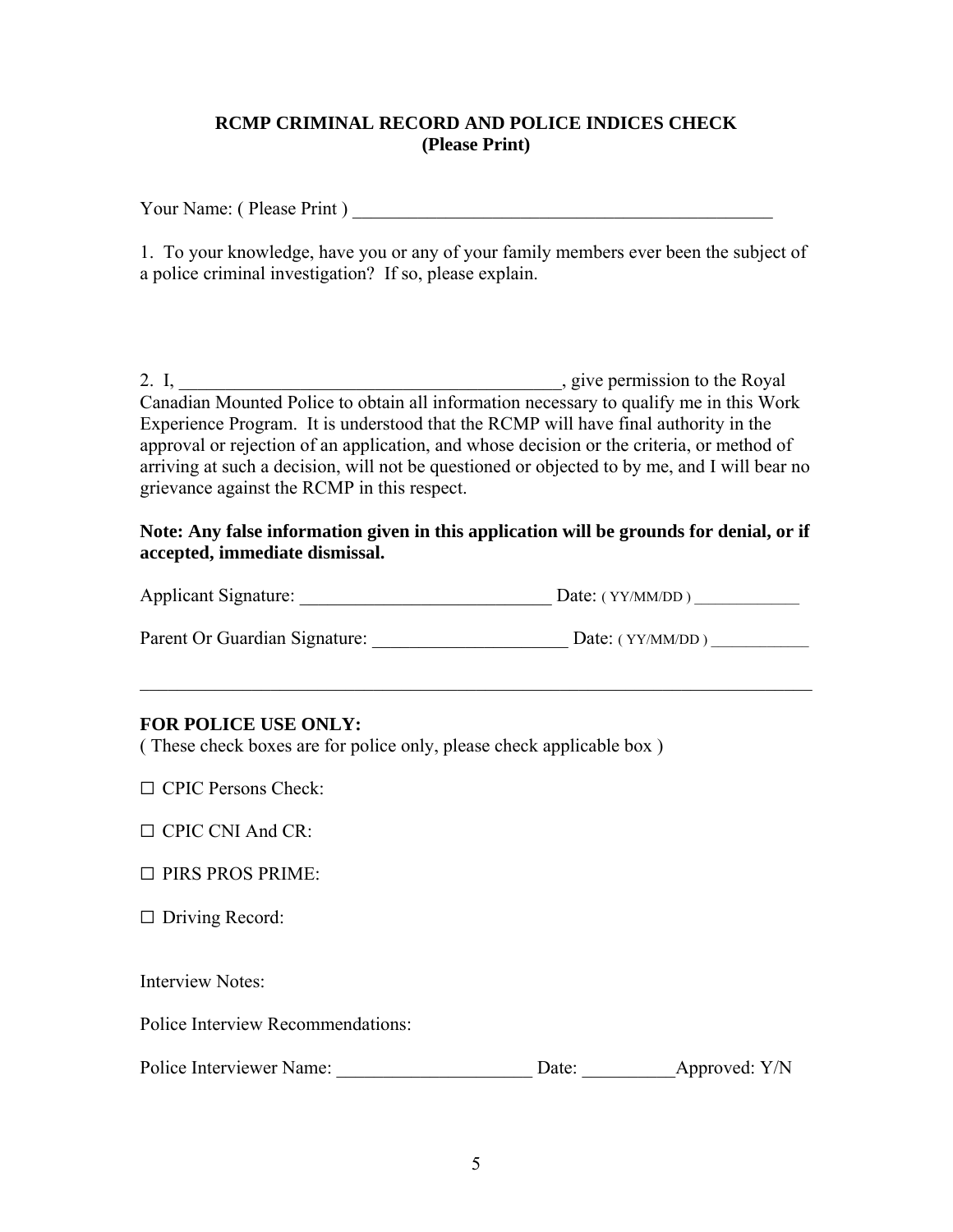## **APPLICATION FORM QUESTIONS ( Please Print )**

Why do you wish to take part in this program?

In your own handwriting, explain your view of the Police officers role in society.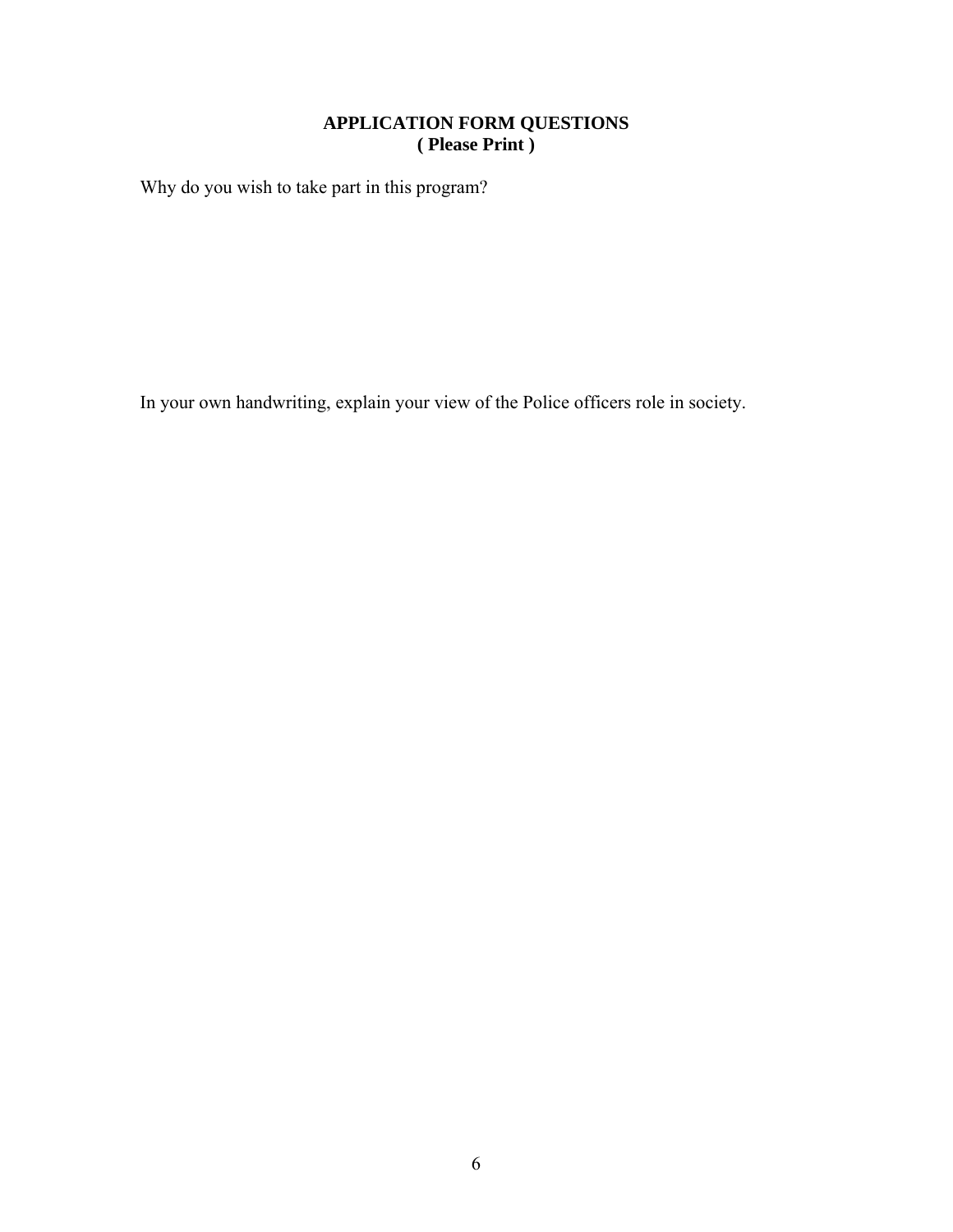#### **RCMP YOUTH ACADEMY CANDIDATES GENERAL RULES AND REGULATIONS**

1. Once at the academy site, candidates shall not leave the Stillwood Camp and Conference Centre property without specific direction from staff.

2. Candidates shall turn in all medications to the academy medical staff immediately upon arrival. Designated staff will monitor the taking of medication as prescribed. Ana-kits and inhalers shall be reported upon arrival; however, will be retained by the candidate.

3. Alcohol, non-prescription drugs and any other intoxicants are prohibited.

4. Smoking is not permitted at the academy at any time.

5. Candidates shall not enter the accommodations or rooms of the opposite gender, unless accompanied by a staff member.

6. Candidates shall remain in their assigned living quarters from 2130 to 0530 hours, unless specifically directed otherwise by staff or in the event of an emergency.

7. Candidates are responsible to ensure the cleanliness and organization of facilities, including assigned candidate quarters ( dorms ) in accordance with directions from staff. Personal quarters ( dorms ) will be subject to daily inspections.

8. Candidates shall use only those camp facilities assigned to them and not make use of other facilities or amenities without specific direction from a staff member.

9. Candidates shall comply with basic RCMP dress, deportment and personal grooming regulations for uniform personnel. The issued uniform, including hats, will be worn when and as directed. Both male and female candidates will remove all jewellery, rings, bracelets, necklaces, earrings, oral piercings and all other body piercings that are not covered by clothing, for the duration of the academy. Wrist watches are acceptable and encouraged. Hair that is coloured shall be of a naturally occurring colour. Men shall have a regulation haircut –cut so as to be clear of the collar, ears and forehead – sideburns not longer than the top third of the ear. All male candidates will be clean shaven however a trimmed moustache is acceptable. Women shall maintain their hair up and off the collar, away from the ears and clear of the forehead. For allergy reasons, the academy is a scent free environment. The above regulations are general and do not detail the provisions which are in place to accommodate religious and cultural beliefs. These specific accommodations will be addressed individually, upon the request of candidates.

10. Candidates must, at all times, follow and obey all directions from the academy staff.

11. Full disclosure of any injuries or illness must be made to an academy staff member, prior to or during the academy. The disclosure is to ensure the continued health of the candidate.

**Important Notice for Parents and Candidates - Any Candidate who fails to comply with rules, regulations, staff directions or staff guidance, or who become disruptive to the academy, may have their participation in the Academy cancelled and will be immediately returned home at their own expense without any refund of the student fees.**

By signing you hereby declare that you have read and understood the General Regulations and Rules.

| Student Signature:            | Date∶ | (YY/MM/DD) |
|-------------------------------|-------|------------|
| Parent Or Guardian Signature: | Date: | (YY/MM/DD) |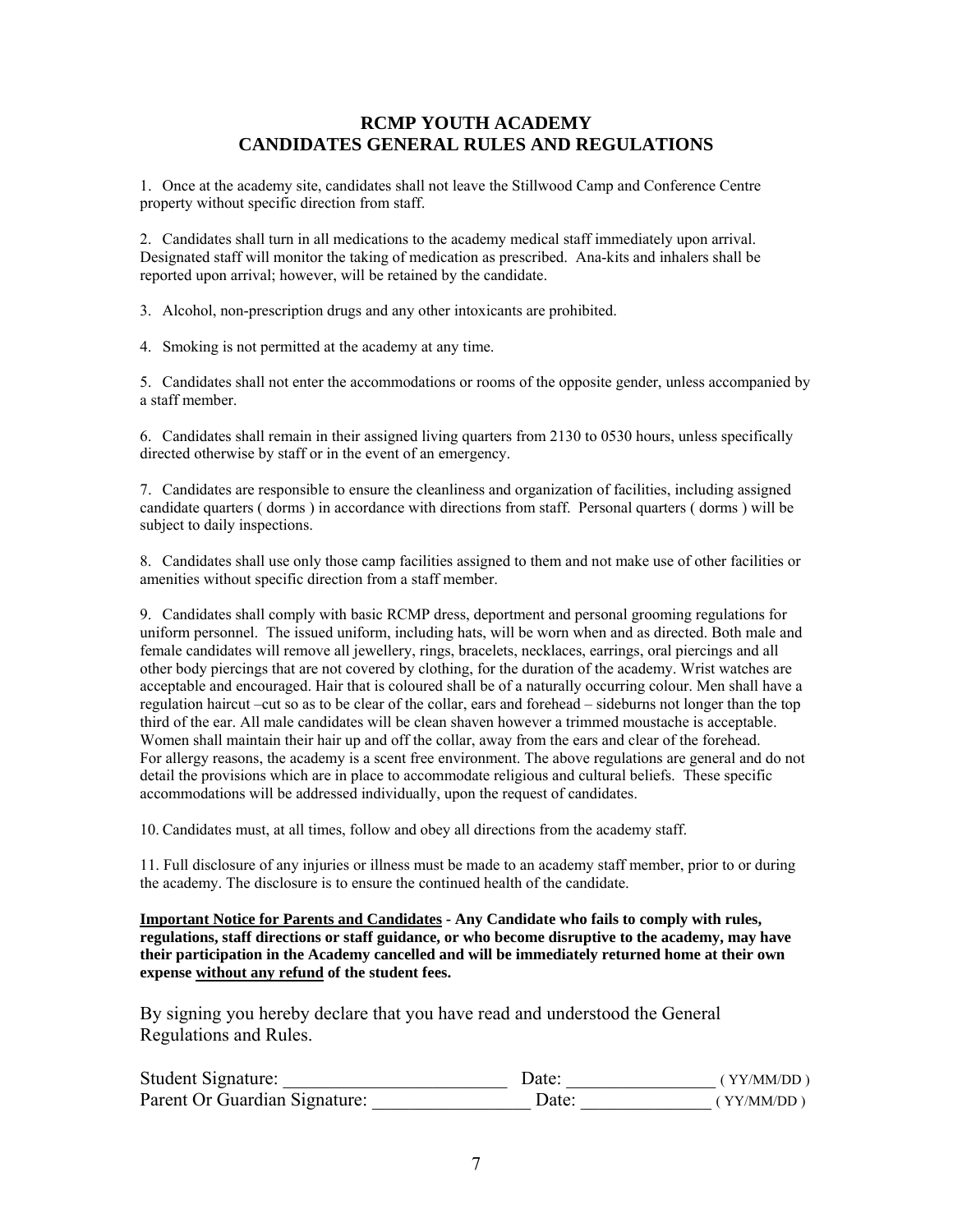### **MEDIA COVERAGE AND PHOTOGRAPHS NOTICE TO PARENTS**

The *Freedom of Information and Protection of Privacy* legislation came into effect for schools in the fall of 1994. To ensure that we are complying with the legislation, please read the following information carefully.

#### **Media Coverage And Photographs:**

From time to time the school receives requests from newspaper and television reporters to visit our schools and Partnership Programs to do a story about some aspect of the school or its programs.

Requests of this nature are given careful consideration and approval may only be granted by the Principal and the Superintendent of Schools. There is a possibility the reporters will want to take photographs or film footage to accompany their story. While the schools attempt to cooperate with the media wherever possible, the school districts recognize there are instances where publicity of this nature is not welcome by individuals.

As well, in the school districts district staff are allowed to photograph individual students and groups of students to commemorate events and to promote various educational, sports and cultural events taking place in the district.

Therefore, parents may not wish their child to appear in a newspaper photograph or to be televised while involved in school activities, or have their child photographed by district staff for promotional purposes. Accordingly, please tick off the appropriate box below and please sign the form below and the schools will work with you and your child to minimize the possibility of this happening.

- $\Box$  **I** do not wish my child to be involved in media coverage or to be photographed by district staff
- $\Box$  **I** agree my child **may be** involved in media coverage and may be photographed by district staff

| <b>Student Name:</b>          | School Name: |  |
|-------------------------------|--------------|--|
| Parent Or Guardian Name:      |              |  |
| Parent Or Guardian Signature: | Date:        |  |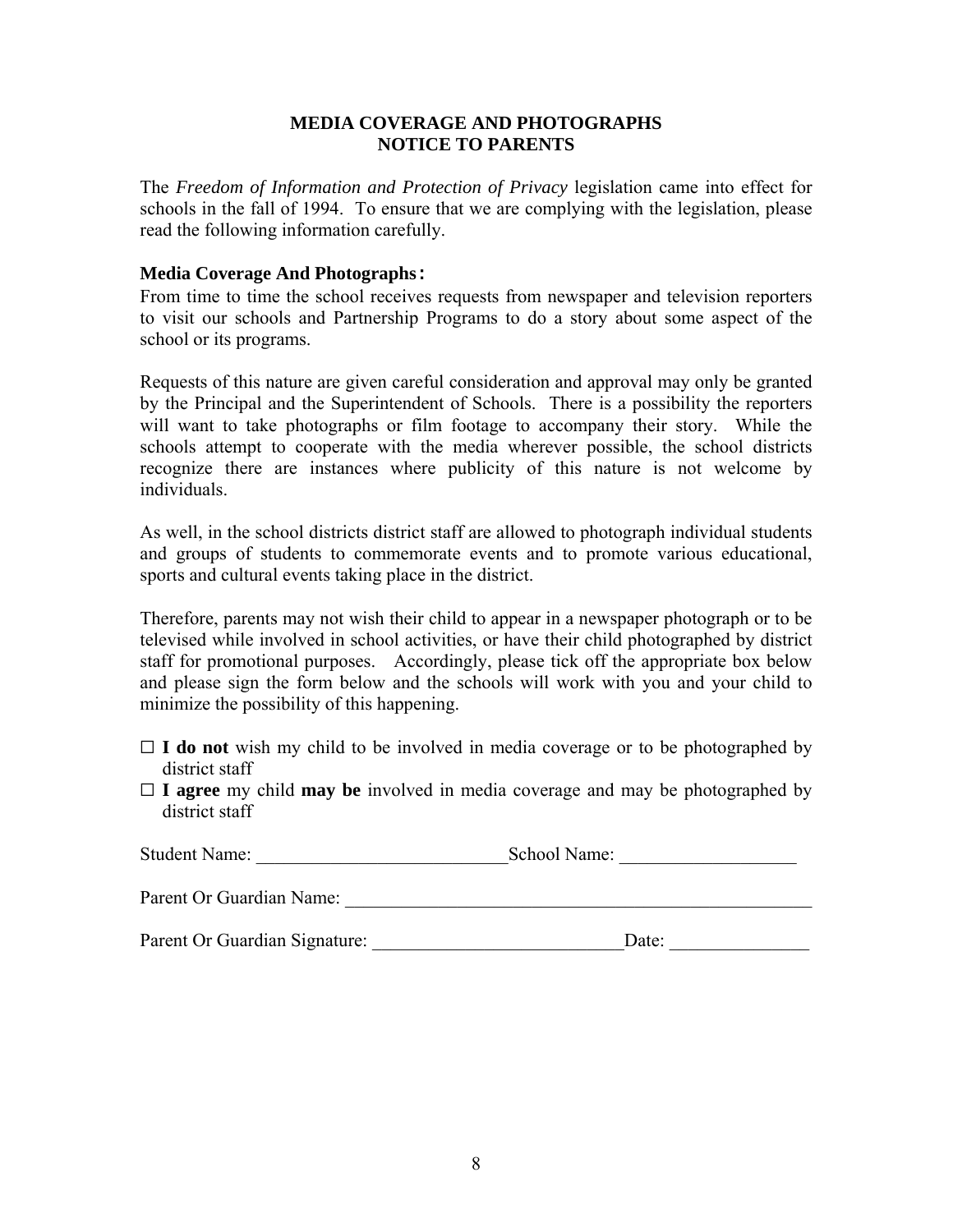# **RCMP YOUTH ACADEMY STANDARD PHYSICAL FITNESS TEST ( Please Print )**

Name:\_\_\_\_\_\_\_\_\_\_\_\_\_\_\_\_\_\_\_\_\_\_\_\_\_\_\_\_\_\_\_\_\_\_\_\_\_\_\_\_\_\_\_\_\_\_\_\_\_\_\_\_\_\_\_\_\_\_\_\_\_\_\_\_\_\_

( Given 1 ) ( Given 1 )

School Name: \_\_\_\_\_\_\_\_\_\_\_\_\_\_\_\_\_\_\_\_\_\_\_\_\_\_\_\_\_\_\_\_\_\_\_\_\_School District: \_\_\_\_\_\_\_\_\_\_

# **Physical Fitness Test:**

This test WILL be done by an RCMP Officer or their designate. A teacher at school will not suffice. All candidates will be notified as to the date and time of the test.

# **Candidates:**

Ensure that the Standard Physical Fitness Testing form is completed with name, school name, and school district.

Results will be entered after the group testing.

If a candidate attends the Academy and it is apparent that they have not maintained the minimum fitness standards, the candidate may be sent home.

## **Procedure:**

-Run 2.4 kilometres ( 6 laps of a 400 metre track ) in less than 12 minutes.

-Perform the maximum number of full body push-ups ( from the toes ) in 60 seconds. ( Minimum number - 15 reps )

-Perform the maximum number of sit-ups in 60 seconds - minimum 30 reps OR perform the maximum number or partial curl ups as per C.S.T.F. guidelines - minimum 25 reps.

| <b>TEST</b>          | <b>RESULT</b> | <b>COMMENTS</b> |
|----------------------|---------------|-----------------|
| $2.4 \text{ km}$ run |               |                 |
| Push-ups             |               |                 |
| Sit-ups or curl-ups  |               |                 |

| Date of Test:           |  |
|-------------------------|--|
| <b>Examiners Name:</b>  |  |
| Examiners Signature:    |  |
| Signature of Applicant: |  |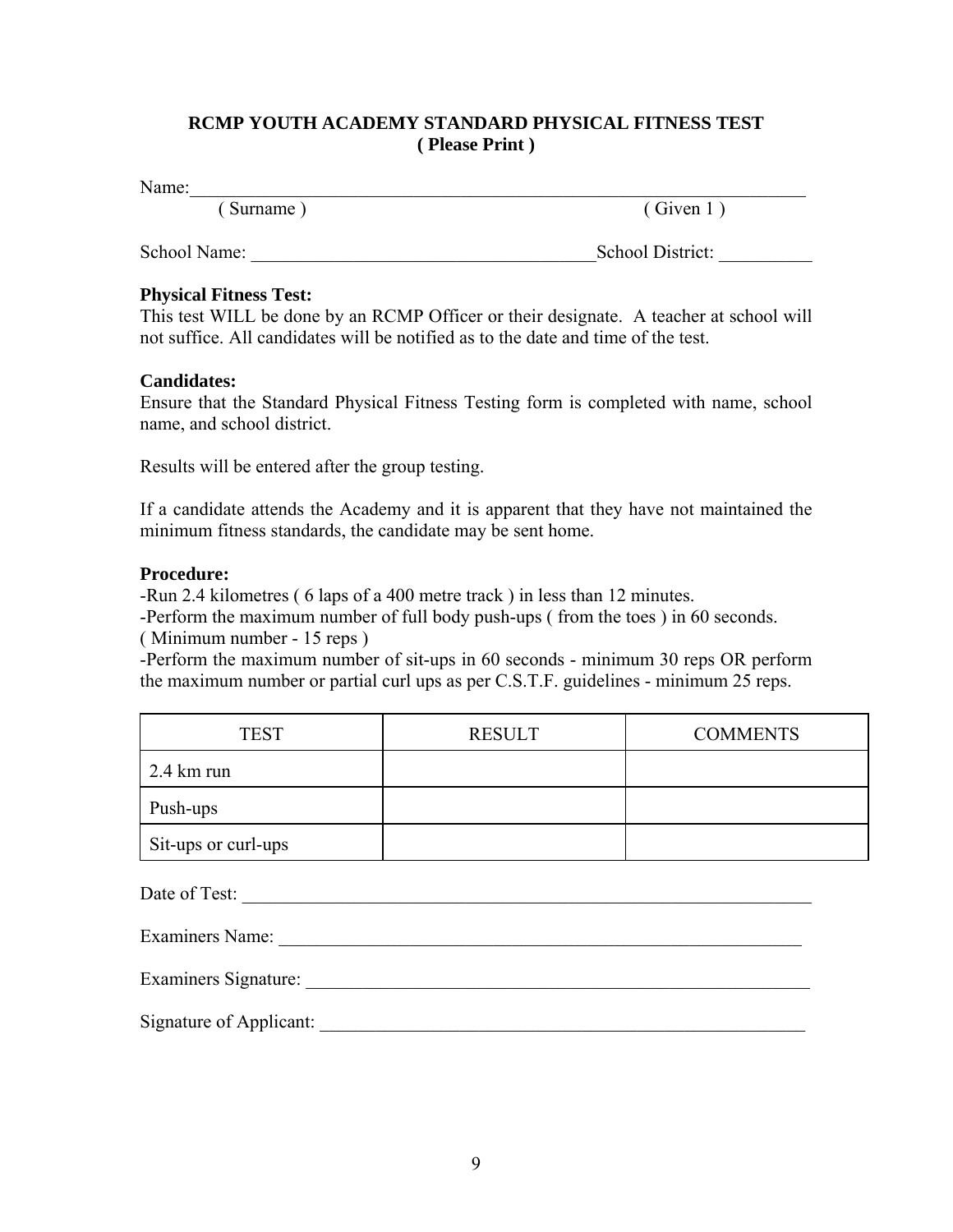#### **RCMP YOUTH ACADEMY CANDIDATE DECLARATION ( Please Print )**

I, ( Applicant Name ) \_\_\_\_\_\_\_\_\_\_\_\_\_\_\_\_\_\_\_\_\_\_\_\_\_\_\_\_\_\_\_\_\_, declare that I have read all the information in the RCMP Youth Academy Package.

I understand that the RCMP Youth Academy will be a physically demanding program.

I am not aware of any existing medical conditions or physical problems that would place me at risk by taking part in the program.

I have answered all questions honestly.

I am prepared to undertake the challenges presented at the Academy.

I understand that my acceptance for the RCMP Youth Academy will be based, in part, on the expectation and confirmation that my behaviour both within my school district and within my community will have been beyond reproach.

I understand that; at any point in the application process and, if accepted, at any point after my application has been accepted, I will immediately notify my School District representative and their RCMP representative of any circumstance within my school district and or within my community, or adverse contact with the police, that may bring the appropriateness of my behaviour into question.

I understand that such circumstances as stated above may not necessarily result in my being removed as an applicant or candidate for the RCMP Youth Academy however, a failure to disclose or conceal any of the circumstances mentioned above will result in my removal as an applicant or candidate.

| Applicant Signature:          |                                                                                                                                                                                                                                                                                                                                                                                                                  |
|-------------------------------|------------------------------------------------------------------------------------------------------------------------------------------------------------------------------------------------------------------------------------------------------------------------------------------------------------------------------------------------------------------------------------------------------------------|
|                               | (YY/MM/DD)                                                                                                                                                                                                                                                                                                                                                                                                       |
| Parent Or Guardian Signature: | Date: $\frac{1}{1-\frac{1}{1-\frac{1}{1-\frac{1}{1-\frac{1}{1-\frac{1}{1-\frac{1}{1-\frac{1}{1-\frac{1}{1-\frac{1}{1-\frac{1}{1-\frac{1}{1-\frac{1}{1-\frac{1}{1-\frac{1}{1-\frac{1}{1-\frac{1}{1-\frac{1}{1-\frac{1}{1-\frac{1}{1-\frac{1}{1-\frac{1}{1-\frac{1}{1-\frac{1}{1-\frac{1}{1-\frac{1}{1-\frac{1}{1-\frac{1}{1-\frac{1}{1-\frac{1}{1-\frac{1}{1-\frac{1}{1-\frac{1}{1-\frac{1}{1-\frac{1}{1-\frac{1$ |
|                               | (YY/MM/DD)                                                                                                                                                                                                                                                                                                                                                                                                       |
| Sponsor Teacher Signature:    |                                                                                                                                                                                                                                                                                                                                                                                                                  |
|                               | Date: $\frac{YY}{\frac{YY}{MMDD}}$                                                                                                                                                                                                                                                                                                                                                                               |
|                               | Date: $\frac{1}{\sqrt{1-\frac{1}{2}} \cdot \frac{1}{\sqrt{1-\frac{1}{2}} \cdot \frac{1}{2}} \cdot \frac{1}{\sqrt{1-\frac{1}{2}} \cdot \frac{1}{2}}}}$                                                                                                                                                                                                                                                            |
|                               | (YY/MM/DD)                                                                                                                                                                                                                                                                                                                                                                                                       |
| <b>RCMP Member Signature:</b> | Date: $\qquad \qquad$                                                                                                                                                                                                                                                                                                                                                                                            |
|                               | (YY/MM/DD)                                                                                                                                                                                                                                                                                                                                                                                                       |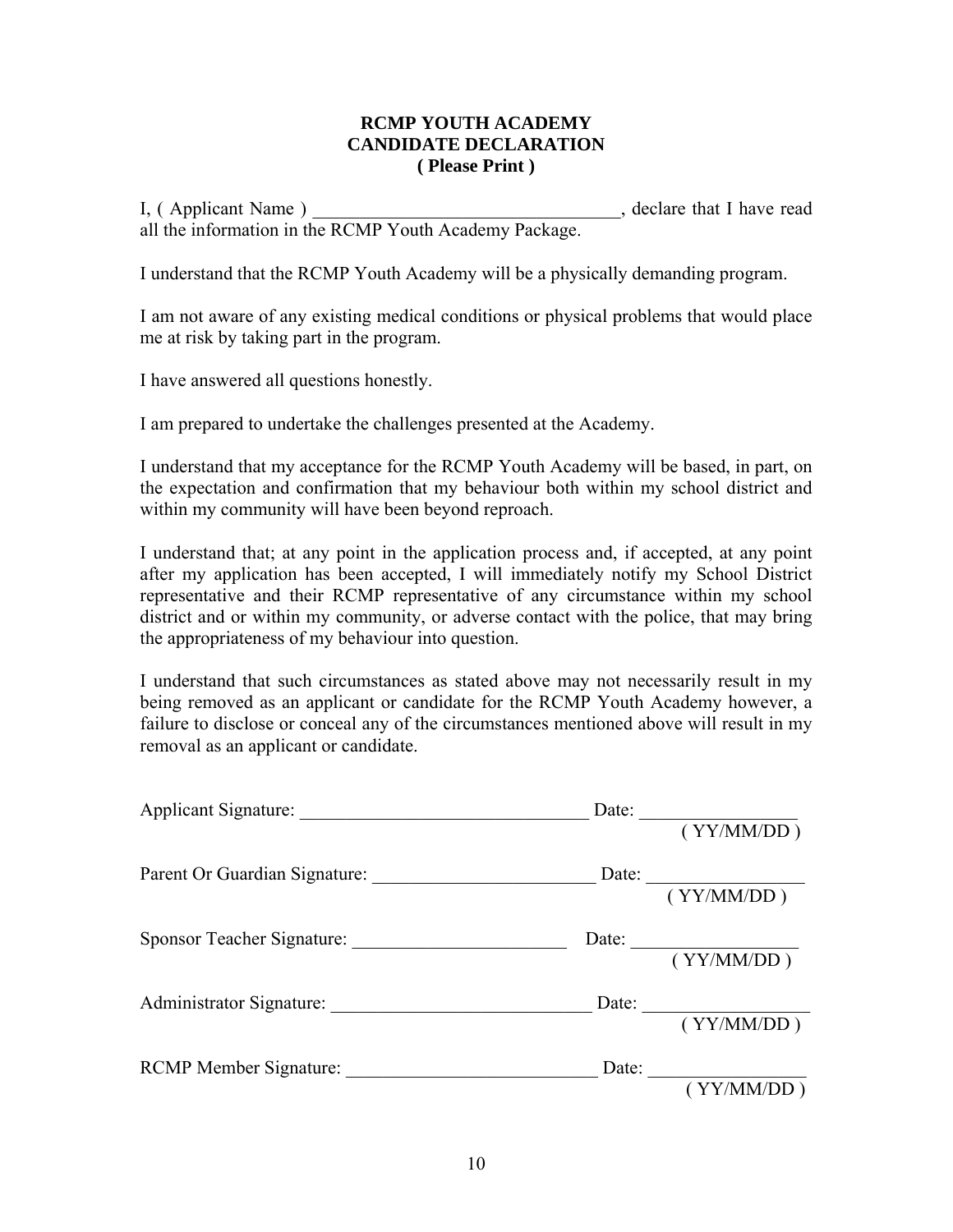## **RCMP YOUTH ACADEMY PARENT OR GUARDIAN DECLARATION ( Please Print )**

I, (Parent Or Guardians Name) example and set of the set of the set of the set of the set of the set of the set of the set of the set of the set of the set of the set of the set of the set of the set of the set of the set read all the information in the RCMP Youth Academy Package.

I support my son, daughter, wards application.

I am not aware of any existing medical conditions or physical problems that would place my son, daughter, ward at risk by taking part in the program.

I support the honesty and accuracy that my son, daughter, ward has answered all the questions.

I declare that my son, daughter, ward, is prepared to undertake the challenges presented at the Academy.

I understand that my son, daughter, wards, acceptance for the RCMP Youth Academy will be based, in part, on the expectation and confirmation that their behaviour both within our school district and within our community will have been beyond reproach.

I understand that; at any point in the application process and, if accepted, at any point after my son, daughter, wards, application has been accepted, they will immediately notify their School District representative and their RCMP representative of any circumstance within our school district and or within our community, or adverse contact with the police, that may bring the appropriateness of my son, daughter, wards, behaviour into question.

| Parent Or Guardian Signature: | Date: |
|-------------------------------|-------|
|                               |       |

( YY/MM/DD )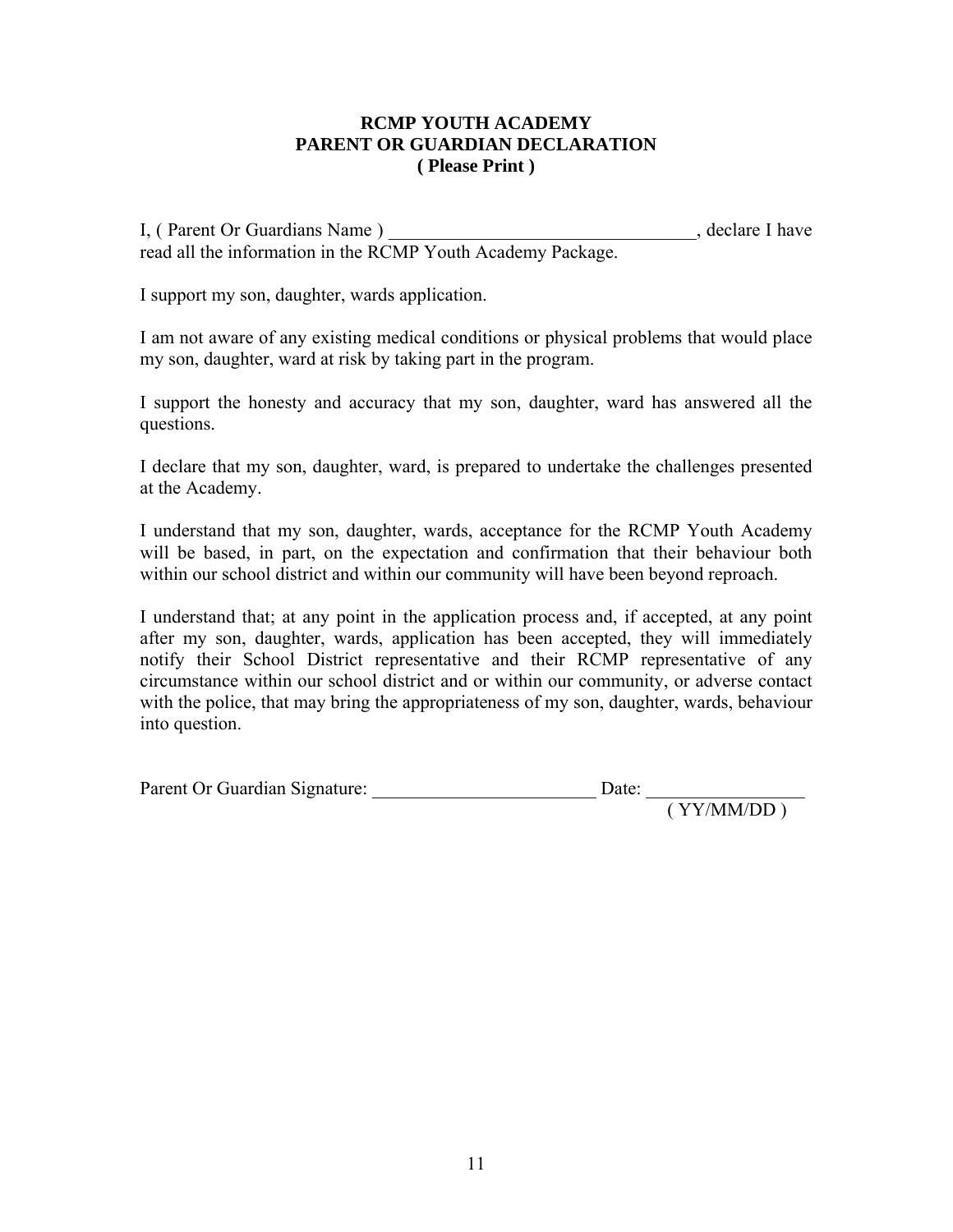## **RCMP YOUTH ACADEMY SCHOOL ADMINISTRATOR DECLARATION ( Please Print )**

## **To be completed by the School District staff member responsible for addressing issues of student conduct, attendance and academic standing.**

I, (Administators Name) support this student in their quest to be accepted into the RCMP Youth Academy.

I have reviewed this students application and appropriate student records with respect to attendance, grades and behaviour.

 $\Box$  I support this students participation.

 $\Box$  I do not support this students participation.

Administrator in Support of Application: \_\_\_\_\_\_\_\_\_\_\_\_\_\_\_\_\_\_\_\_\_\_\_\_\_\_\_\_\_\_\_\_\_\_\_\_\_\_

( Print Name And Title )

| Administrator Signature: | Date: |              |
|--------------------------|-------|--------------|
|                          |       | ( VVMMA/DD ) |

( YY/MM/DD )